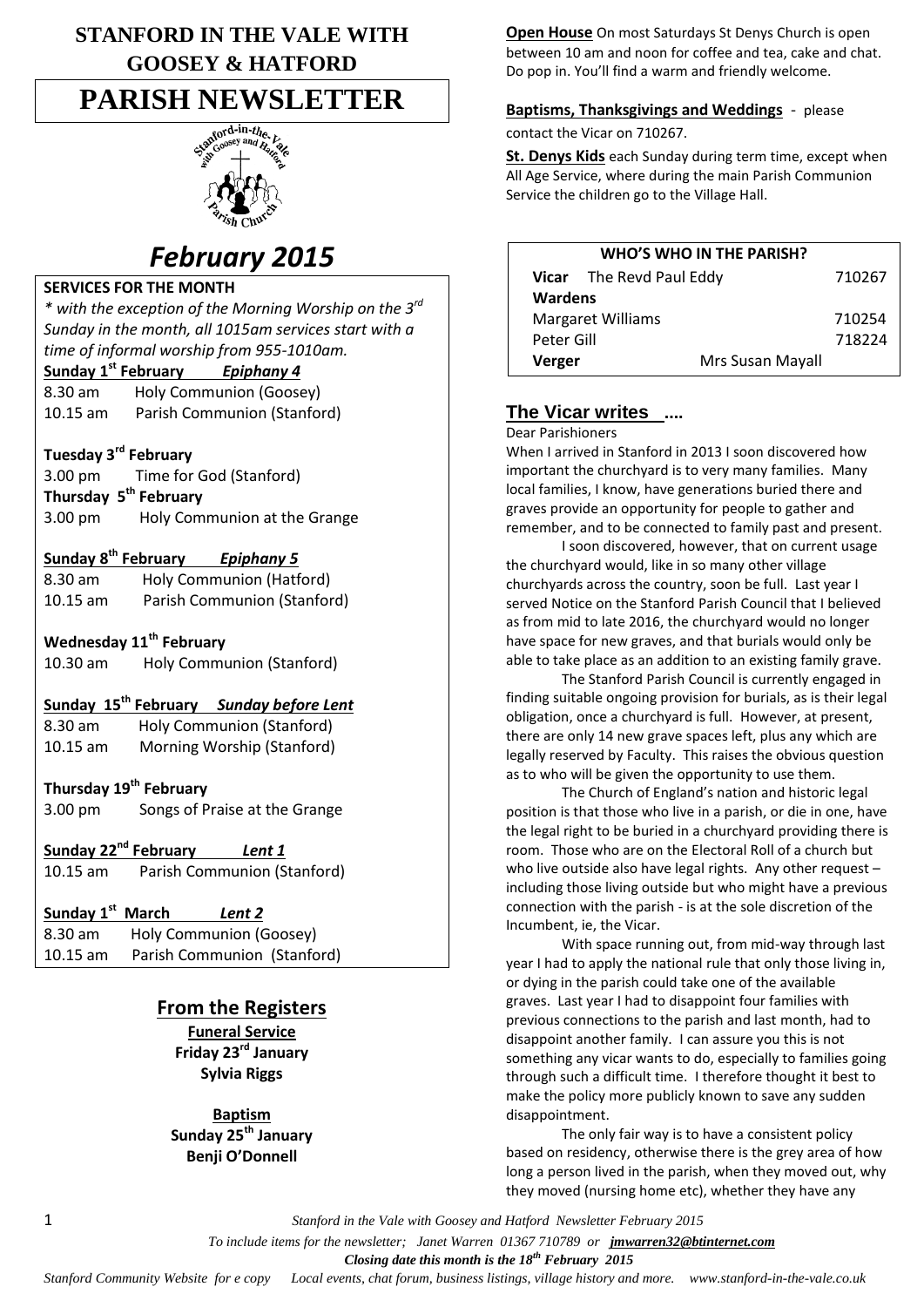other family graves in the churchyard - and a whole variety of other connections. Trying to differentiate fairly and consistently between all that, as I am sure you will appreciate, would be a minefield. Whatever decision I made would offend someone. Therefore, the decision to be consistent by 'residency at the time of death' is the only option that I can go with as it is fair to everyone.

That said, we have plenty of room left for the Burial of Ashes. These can be interred in a family grave, or on the Ashes area to the North side of the church. Ashes cannot be scattered in a churchyard, only interred underground. In due course we hope to develop the Ashes area into a Garden of Remembrance which will create a nicer, more dignified area for families to visit.

I appreciate that some of this will be a disappointment to many people, but in rural villages a higher proportion of people prefer burial to cremation and so full churchyards are becoming a regular occurrence. I hope that before long we shall know where the new cemetery for Stanford will be and once is it consecrated and opened; it too will provide a space to lay our loved ones to rest in peace.

With my kind regards

Yours Paul Revd Paul Eddy Vicar

#### **Thank You**

A big thank you from Brandan BC and Macmillan Cancer Support

As a fair amount of you know I have recently done a sponsored head shave to raise money for Macmillan Cancer Support in the memory of my Grandad who passed away due to prostate cancer in the summer holidays last year. In total I raised a whopping **£750** on top of what we had already raised at my Grandads' wake **(£1400).** My initial target was £600 so a huge thank you to everyone who sponsored me, also I would like to say a special thank you to Mrs Kerrie Taylor who made an incredible donation of £90. As I am an explorer scout, I will be handing the money over to Macmillan during one of the Thursday evening meets - a date yet to be confirmed. If anybody else would like to support this excellent and well deserving cause, you still have an opportunity so please dig deep. To donate please go t[o www.justgiving.com/Brandan-BC](http://www.justgiving.com/Brandan-BC)

# **Lunch Club at 'The Hideaway, Sandy Lane, Hatford'**

Every Thursday, 11.00 – 3.00 Transport can be arranged. £6.00 for Home cooked food + activities Contact Mrs Emily Norton – 01367 870665

## **New Houses for Rent and Shared Ownership**

If you are interested in **renting or shared ownership** on the New Development on Faringdon Road please read on. Your parish council has been talking with Stonewater, the housing association who have purchased 28 houses of which 21 are for rent and 7 for shared ownership. If you are looking to rent you should

already be on the **District Councils Housing waiting list - 01235 520202.**

**For Shared Ownership and Intermediate Rent** you should contact **"Help to Buy South".** The web site[www.helptobuysouth.co.uk](http://www.helptobuysouth.co.uk/) or ring 08456 041102 and register. If you need any further information please contact Peter Gill- Parish Councillor [cpngill46@gmail.com](mailto:cpngill46@gmail.com) or 01367 718224

### **The next Parish Council Meeting Is on Wednesday 4 th February 2015 7.30pm in the Small Village Hall** All Villagers welcome

### **Friends of Stanford School Bags 2 School**

We are collecting unwanted clothes and shoes, to raise funds for Stanford school. Please drop off any bags of unwanted clothes to the school hall on **Tuesday 10th February** between 3.00pm - 7pm or **Wednesday 11th February** 7.30 to 8.50 am. Thank you.

# **STANFORD DRAMA GROUP**

Proudly present

**ALADDIN** by James Barry

A traditional British Panto with jokes, slapstick and magic. Aladdin falls in love with Princess Jasmine but needs to find a fortune to convince her father of the match. He strikes lucky with the aid of a magic lamp and a genie, but also has to contend with the evil Abanazer, his brother Wishee-Washee, who needs lessons on how to get a girlfriend, and the unpredictable policeman, Flung Dung, who has a team of invisible Ninjas!

### **Stanford Village Hall Thurs 5th Feb – Sat 7th Feb at 7.30pm with a Saturday matinee at 2.30pm.**

TICKETS: £6 / £4 concessions available from **Stanford Post Office** or by phone on 710400 Doors open at 7.00pm so come along early for a pre-performance drink

#### **Stanford Volunteer Taxi Service**

A reminder that Sue Ward is the organiser of the Volunteer Taxi Service, so if you live in Stanford, Hatford and Goosey and need transport for a medical appointment please phone her **on 01367 710255** . There is always a need for more volunteer drivers. Maybe you could help with this too.

2 *Stanford in the Vale with Goosey and Hatford Newsletter February 2015*

 *To include items for the newsletter; Janet Warren 01367 710789 or jmwarren32@btinternet.com*

 *Closing date this month is the 18th February 2015*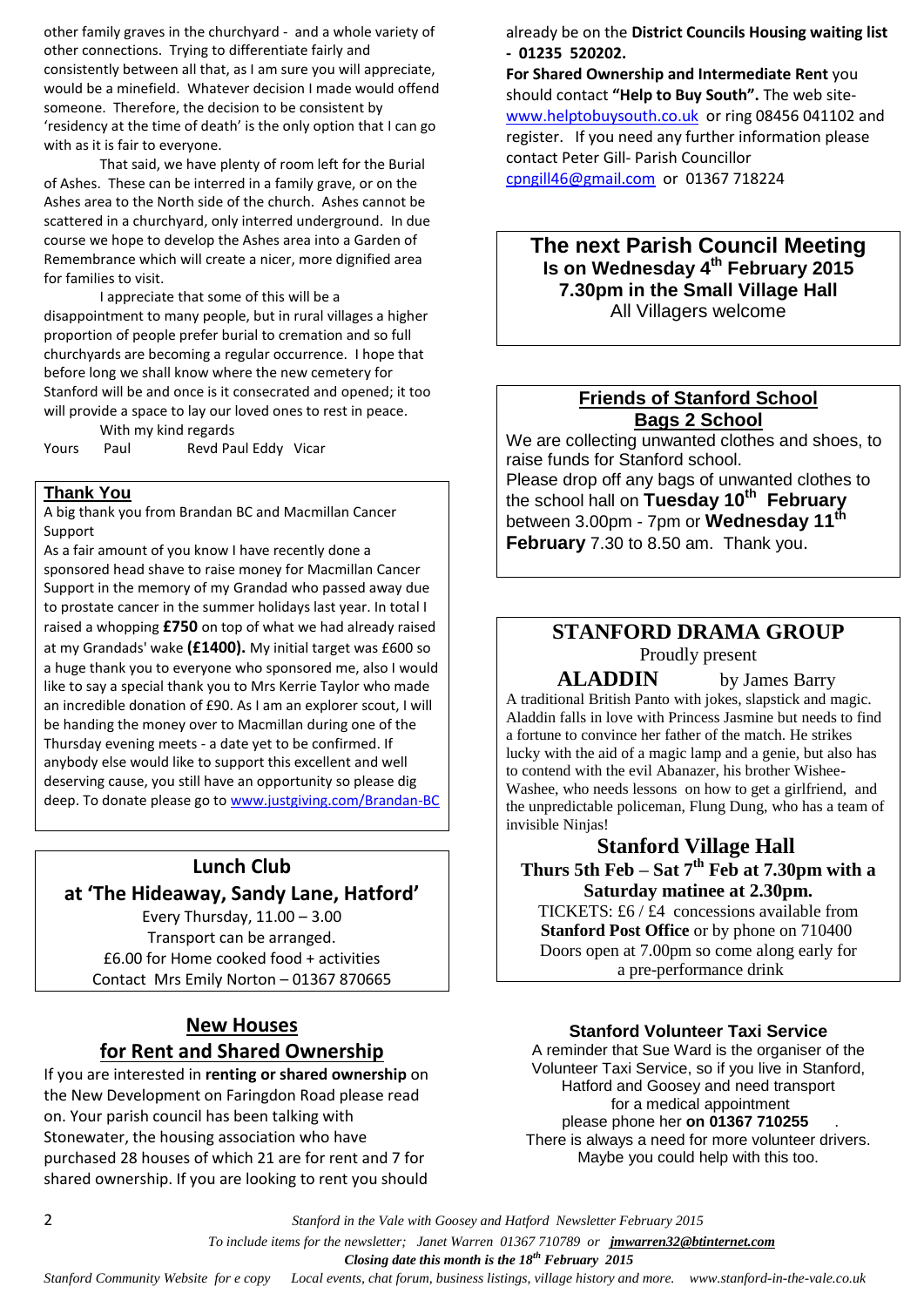*St. Denys Church, Stanford in the Vale Saturday 7th February 2015 at 7.30 pm* MUSIC IN THE VALE PRESENTS

*"Jazz in the Vale"* 

Alice Zawadzki – vocals, violin Alex Roth – guitar, Peter Lee – piano/synthesiser, Tom McCredie – bass, Jon Scott – drums Music from the debut album "China Lane" – a compelling collection of modern fairytale songs reflecting both jazz and classical backgrounds Admission by programme £12.00 from Vogue Hairdressing, 28 High Street, Stanford in the Vale, 01367 710476 by reservation on 01367 718420 email [DJPedderDPA@btinternet.com,](mailto:DJPedderDPA@btinternet.com) or at the door

### **SOUTHMOOR CHILDREN'S CENTRE**

**MONDAY -** Sensory Play – 10.00-11.30am and Sensory Play (Parent Led) – 2.00pm – 3.30pm –both at Southmoor Children's Centre **Stay & Learn – 1.00-2.30pm at Stanford Village Hall**

**WEDNESDAY -** Stay & Learn – 10.00-11.30am at Southmoor Children's Centre **THURSDAY -** Parent Led Drop In – 9.15-11.30am at Southmoor Children's Centre For further details please contact Sandra Stevens on 01865 820751 emai[lsandra.stevens@actionforchildren.org.uk](mailto:sandra.stevens@actionforchildren.org.uk) or call in

at Southmoor Children's Centre, Laurel Drive, Southmoor, OX13 5DJ

### **Monday 9th February 2015 Stanford Art Group are meeting in the Village Small Hall at 7.15pm** AGM Please come and join us and voice

your ideas for the future of our Art Group Refreshments provided. All very welcome. Visitors £4. For more info 01367 710754

#### **U3A**

**THE UNIVERSITY OF THE THIRD AGE** Faringdon & District U3A **Thursday 12th February at 2.30 CORN EXCHANGE, FARINGDON**

"Putting Faringdon on the Map: From Gough to Google" The speaker is John Leighfield who is a director of "Getmapping", the U.K.'s leading supplier of aerial photography and mapping products. Further information from Sylvia Bowley (Chairman) 01367 241296 faringdondistrictu3a.wordpress.com

### **STANFORD IN THE VALE AND DISTRICT LOCAL HISTORY SOCIETY**

Tuesday, **10th February,** in Stanford Small Village Hall Start time **7:45 p.m.** Our talk will follow a short AGM Title: STANFORD'S HISTORY - PIECING TOGETHER THE JIGSAW

Speaker**:** LAWRENCE WARD

Lawrence is the Society's Archivist and Librarian and will talk about the many and varied sources of information that he has been combining to investigate and describe the village's development and characters. Visitors welcome (£2 entrance)<br>Refreshments and raffle Further information: Contact Phil Further information: Contact Phil Morris, 01367 710285



10am – Noon St Denys Church We have a wide range of goods available; from chocolate treats, to tea and sugar, dried fruit, rice and olive oil - all fairly traded. If we don't have what you're looking for, we can order other Traidcraft products, and can also take regular orders; contact Zoë Williams

[zoe.kay.williams@gmail.com](mailto:zoe.kay.williams@gmail.com) tel: 710705

#### **STANFORD IN THE VALE WOMEN'S INSTITUTE**

will meet in the Village Hall at **7.30p.m** on the **18th February 2015** when Frances Benton will give a talk on "A Passion for Pearls" Visitors are always welcome:£3 charge to non-members

# **Stanford-in-the-Vale Gardening Club Wednesday 25 th February 2015**

in the Large Village Hall at **7.30pm** The speaker will be Patricia Elkington on "The Harmonious Garden". Refreshments and a Raffle Visitors £3.00 Further information from Rosemary Packer tel. 01367 710445

3 *Stanford in the Vale with Goosey and Hatford Newsletter February 2015*

 *To include items for the newsletter; Janet Warren 01367 710789 or jmwarren32@btinternet.com*

 *Closing date this month is the 18th February 2015*